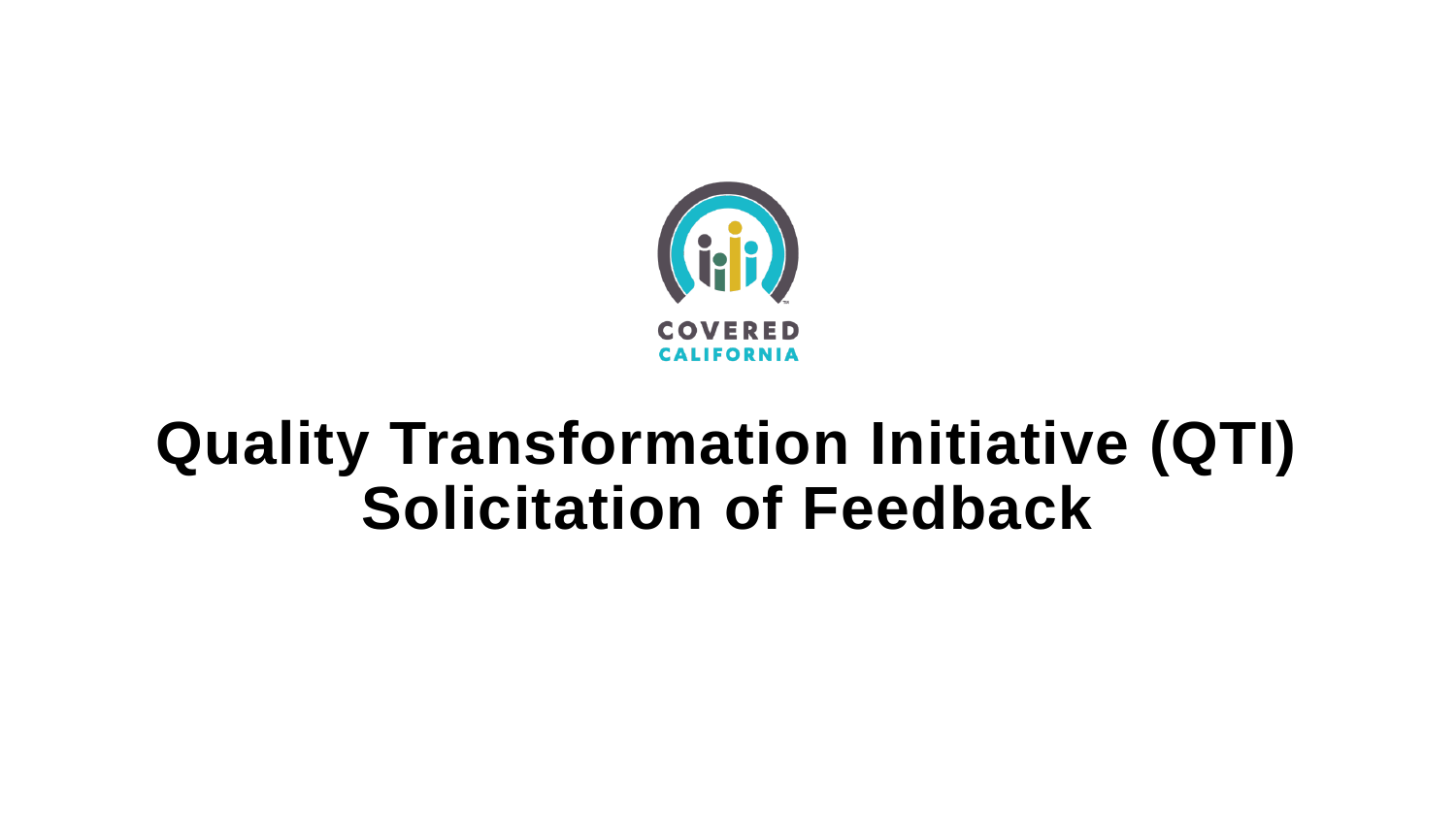## **QTI SOLICITATION OF FEEDBACK**

The following slides detail Covered California's proposal for the Quality Transformation Initiative (QTI).

Covered California is requesting specific feedback on the following aspects of the QTI:

- Number of measures in final set (preference for no more than 12)
- Measures recommended for the initial initial measure set
- Design considerations including threshold performance level and penalty structure

Please provide feedback using the comment template by October 8, 2021.

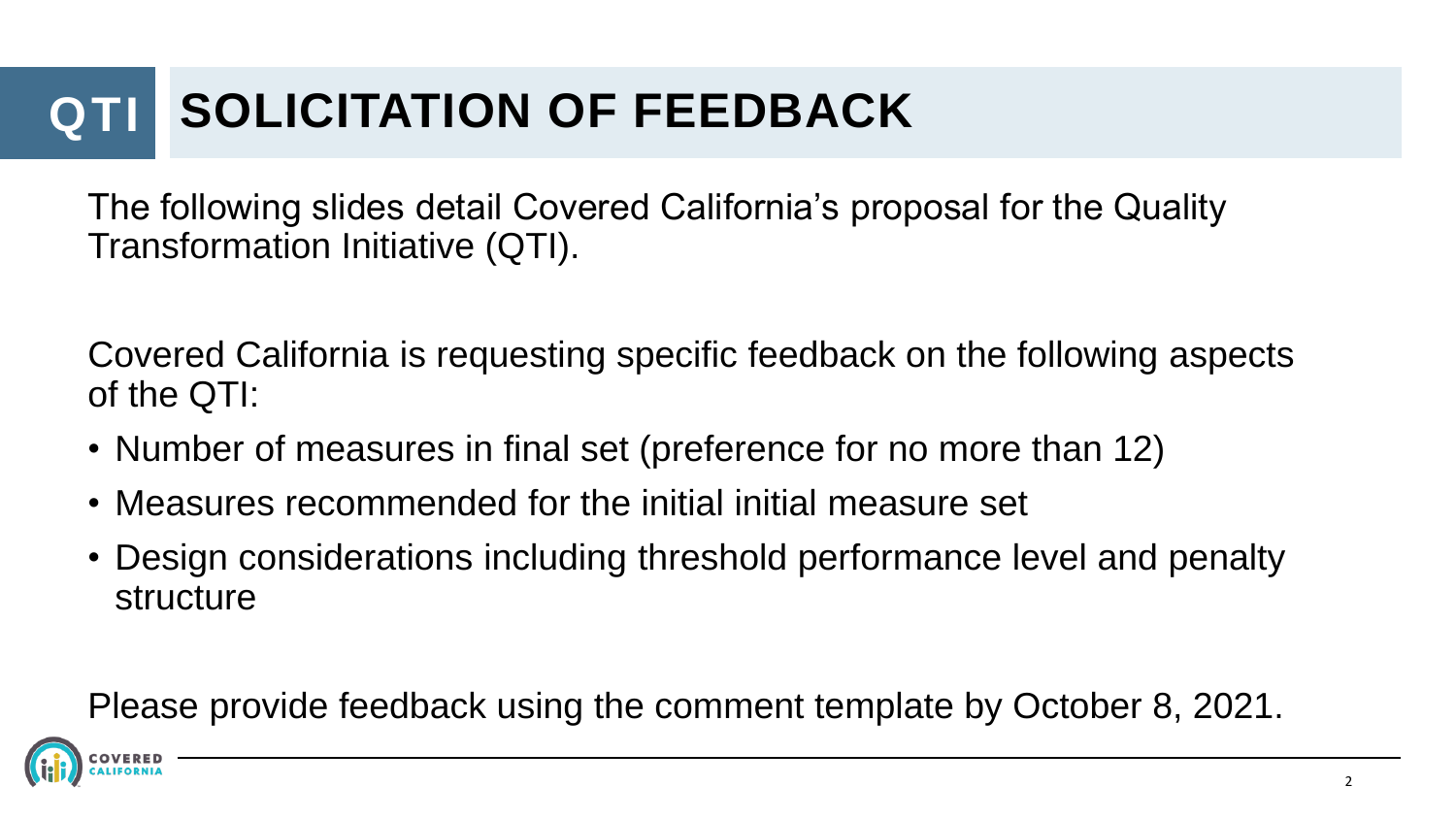## **OVERVIEW**

- **Covered California is developing a Quality Transformation Initiative (QTI) to spur substantive improvements in health plan clinical quality**
	- QTI ties significant financial consequences (penalties) to health plan quality performance on a select set of measures
	- Penalty amount based on level of quality performance; may be up to 4% of premium annually, phased in over time:
		- Proposed: Year  $1 1\%$ , Year  $2 2\%$ , Year  $3 3\%$ , Year  $4 4\%$
	- The assessments from poor performing plans will establish a fund to support systemwide quality improvement and delivery system reform with the goal of eliminating fund payments through improved performance
- Covered California is proposing to develop the measures and methodology to pilot the QTI with no funds at risk in 2022, with the first measurement year at risk in 2023

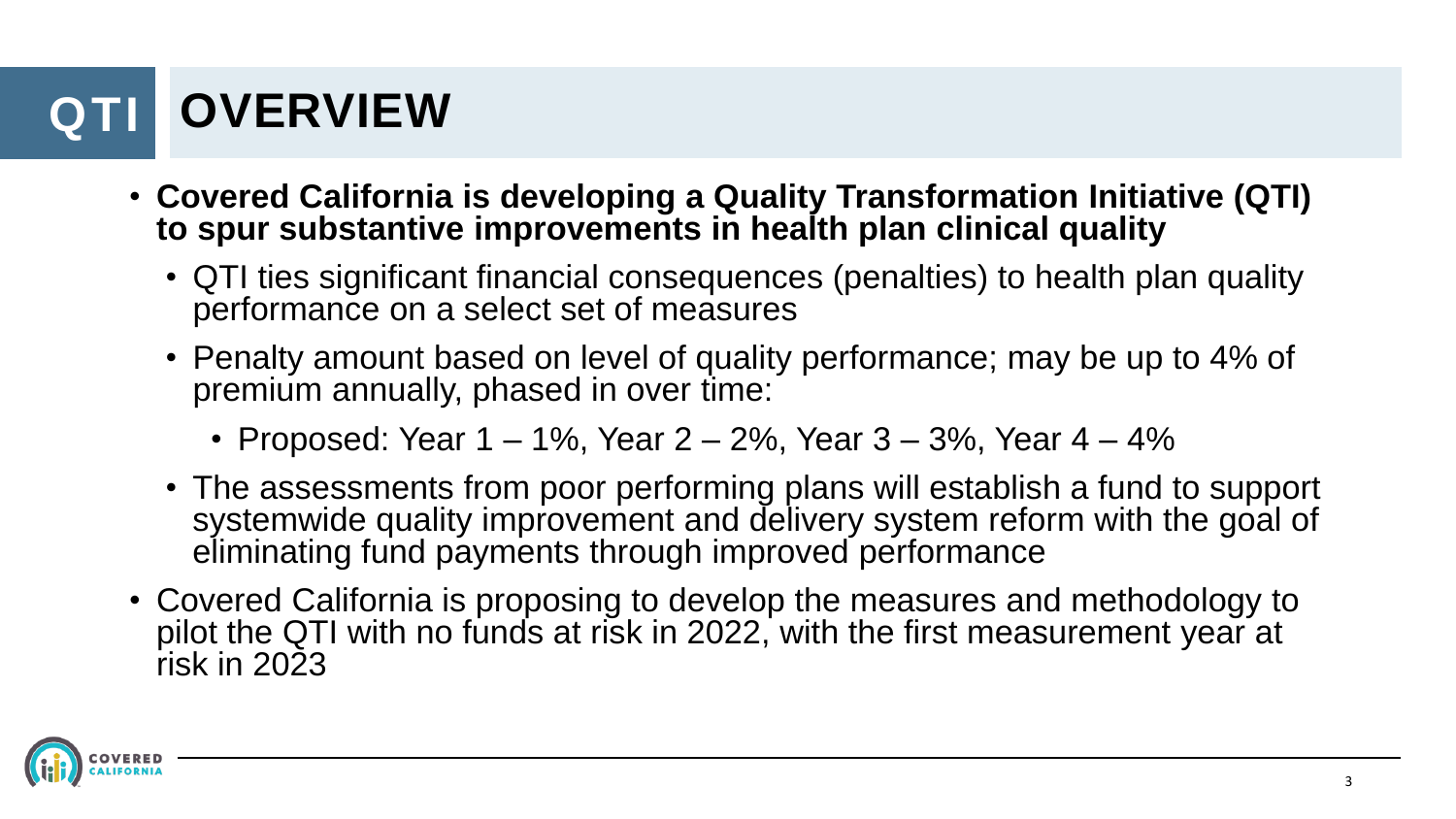# **QTI CONTEXT**

#### **QHP 5-Year Quality Performance Trend on QRS Getting the Right Care Summary Indicator**

| <b>Health Plan</b>     | % 2020<br><b>Enrollees</b> | 2016           | 2017           | 2018      | 2019                    | 2020           |
|------------------------|----------------------------|----------------|----------------|-----------|-------------------------|----------------|
| Anthem EPO             | 5%                         | $\overline{2}$ | ΝA             | 3         | $\overline{2}$          | $\overline{2}$ |
| Anthem HMO             | 1%                         | 3              | -              | -         | -                       | <b>NA</b>      |
| Anthem PPO             |                            | $\overline{2}$ | -              | -         | -                       |                |
| <b>Blue Shield HMO</b> | 5%                         | ΝA             | ΝA             | ΝA        | $\overline{2}$          | 3              |
| <b>Blue Shield PPO</b> | 20%                        | $\overline{2}$ | $\overline{2}$ | 3         | $\overline{2}$          | 3              |
| <b>CCHP HMO</b>        | 0.4%                       | 3              | 3              | 3         | 3                       | 3              |
| Health Net EPO         | 0.1%                       | ΝA             | $\overline{2}$ | 3         | $\overline{2}$          | 3              |
| Health Net HMO         | 12%                        | 3              | 3              | 3         | 3                       | 3              |
| Health Net PPO         | 3%                         | -              | <b>NA</b>      | <b>NA</b> | NA                      | 3              |
| Kaiser HMO             | 36%                        | 5              | 4              | 5         | 5                       | 5              |
| LA Care HMO            | 5%                         | $\overline{1}$ | 3              | 4         | $\overline{\mathbf{3}}$ | 4              |
| Molina HMO             | 3%                         | $\overline{2}$ | 3              | 3         | $\overline{2}$          | $\overline{2}$ |
| Oscar EPO              | 5%                         | ΝA             | NA             | 3         | $\overline{2}$          | $\overline{2}$ |
| Sharp HMO              | 1%                         | 4              | $\overline{4}$ | 5         | 4                       | 4              |
| Valley HMO             | 1%                         | 3              | 3              | 5         | 4                       | 4              |
| <b>Western HMO</b>     | 1%                         | 3              | 3              | 3         | 2                       | $\overline{2}$ |



- In 2020, 4 of 15 QHPs (13% enrollees) received 2 stars for Getting the Right care.
	- 6 received 3 stars
	- 3 received 4 stars
	- 1 received 5 stars

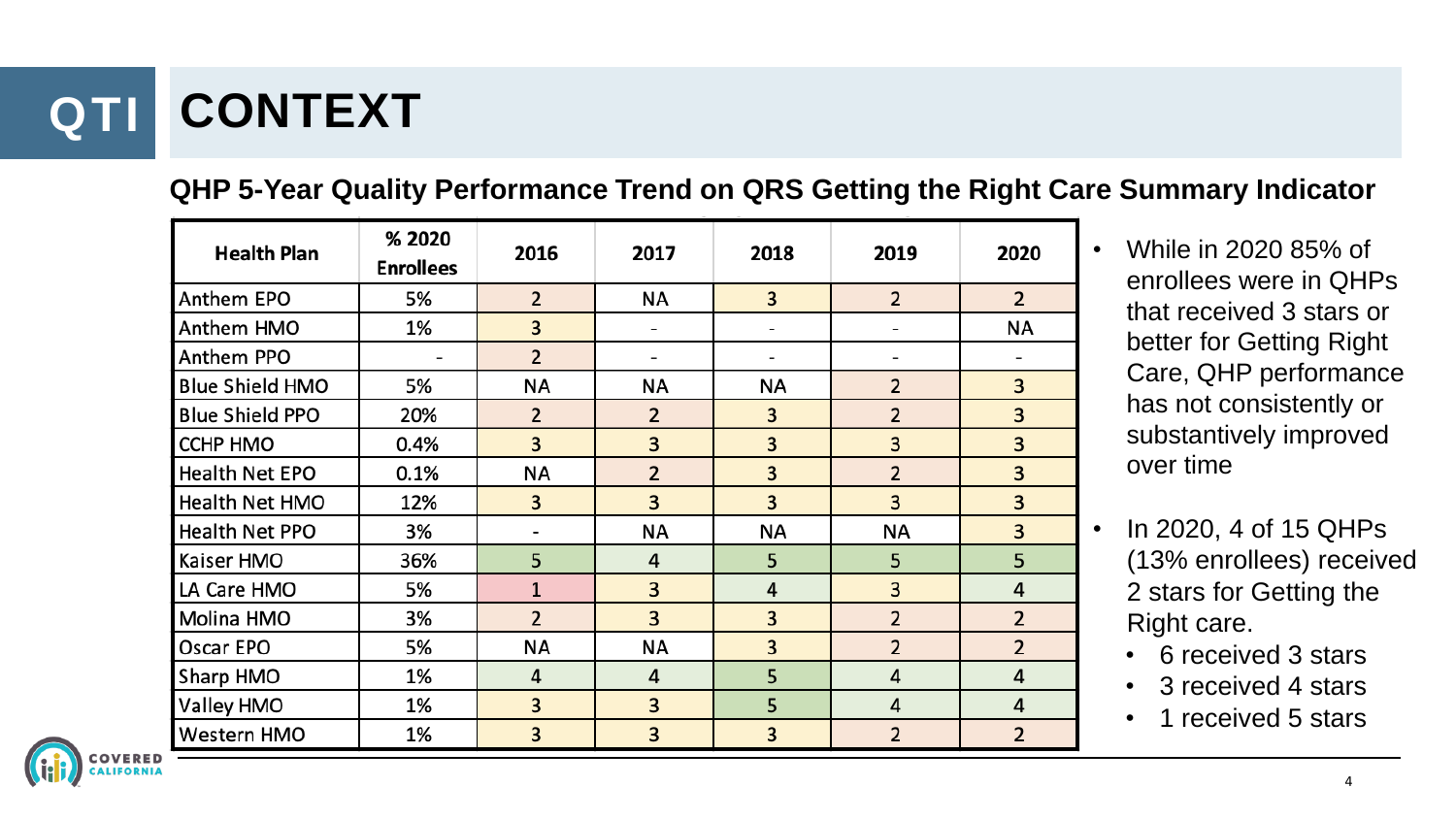# **QTI GOALS**

- Create the "business case for quality and equity" by scaling quality and equity performance penalties to a magnitude that motivates improvement, particularly at the lower end of performance
- Encourage enrollees to choose higher performing plans
- Aim for a high (not average) level of achievement
- Select a parsimonious set of measures aligned to the extent possible with other major purchasers to more effectively signal critical areas of attention for the delivery system
- Utilize funds to drive improvements, reduce disparities and narrow quality gaps across providers

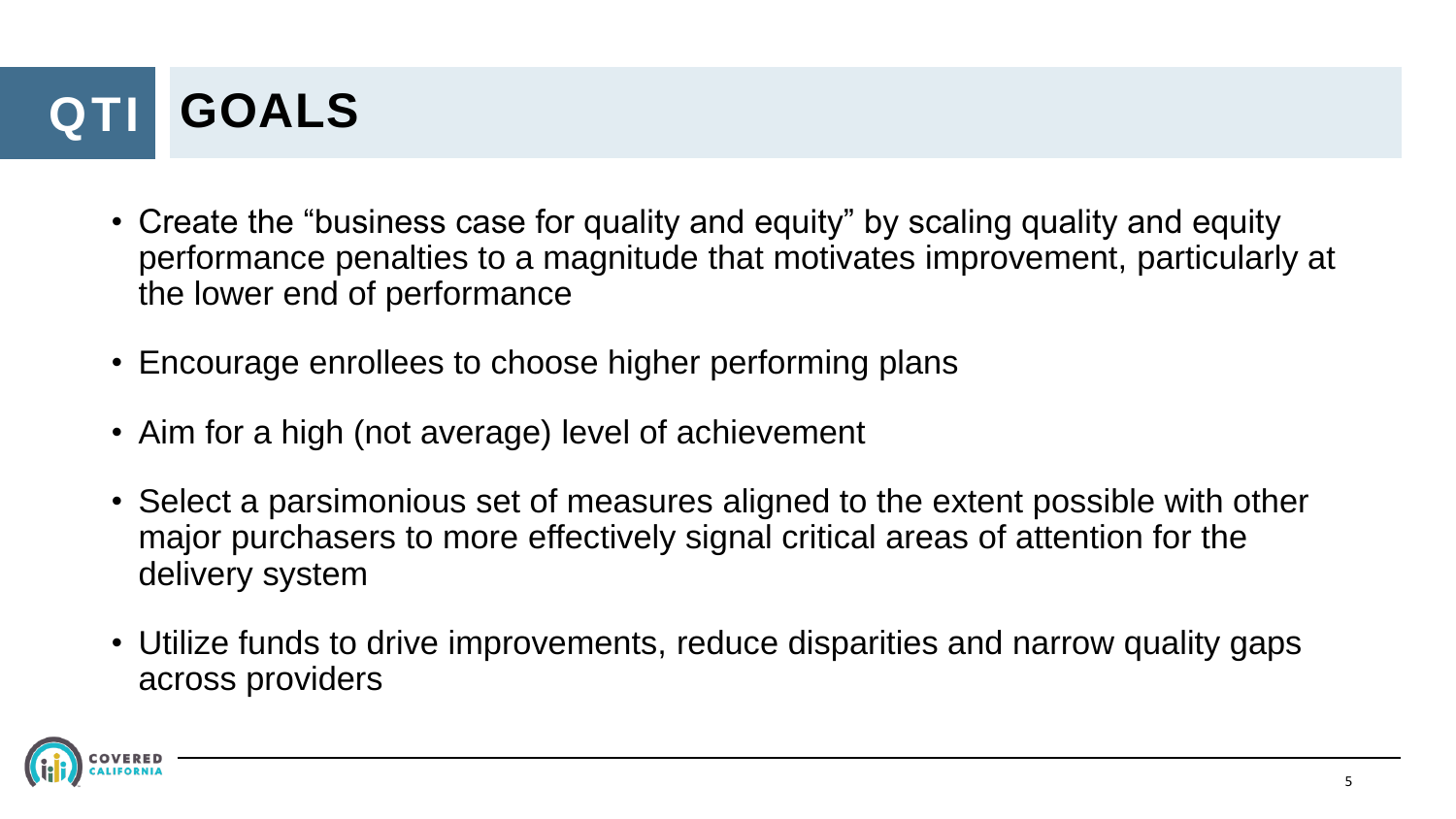#### **QTI DESIGN CONSIDERATIONS**

| <b>Category</b>                       | <b>Design Component</b>                                | <b>Proposed Approach</b>                                                                                   |
|---------------------------------------|--------------------------------------------------------|------------------------------------------------------------------------------------------------------------|
| <b>INCENTIVE STRUCTURE</b>            | Form of financial<br>incentive/disincentive            | Penalty                                                                                                    |
|                                       | Magnitude of penalty                                   | 1-4% of QHP premium, scaled up 1% each year<br>from 2023 through 2026                                      |
|                                       | Threshold required to avoid all<br>performance penalty | 75 <sup>th</sup> percentile nationally for QRS measures                                                    |
|                                       | Unit of accountability                                 | QHP across all regions                                                                                     |
| <b>PERFORMANCE</b><br><b>MEASURES</b> | Measure sources                                        | QRS measures at launch, may add HEI or self-<br>reported measures over time                                |
|                                       | Number of measures                                     | No more than 12 total that span relevant<br>subpopulations and are aligned with DHCS and<br><b>CalPERS</b> |
|                                       | Measure weights                                        | Equal                                                                                                      |

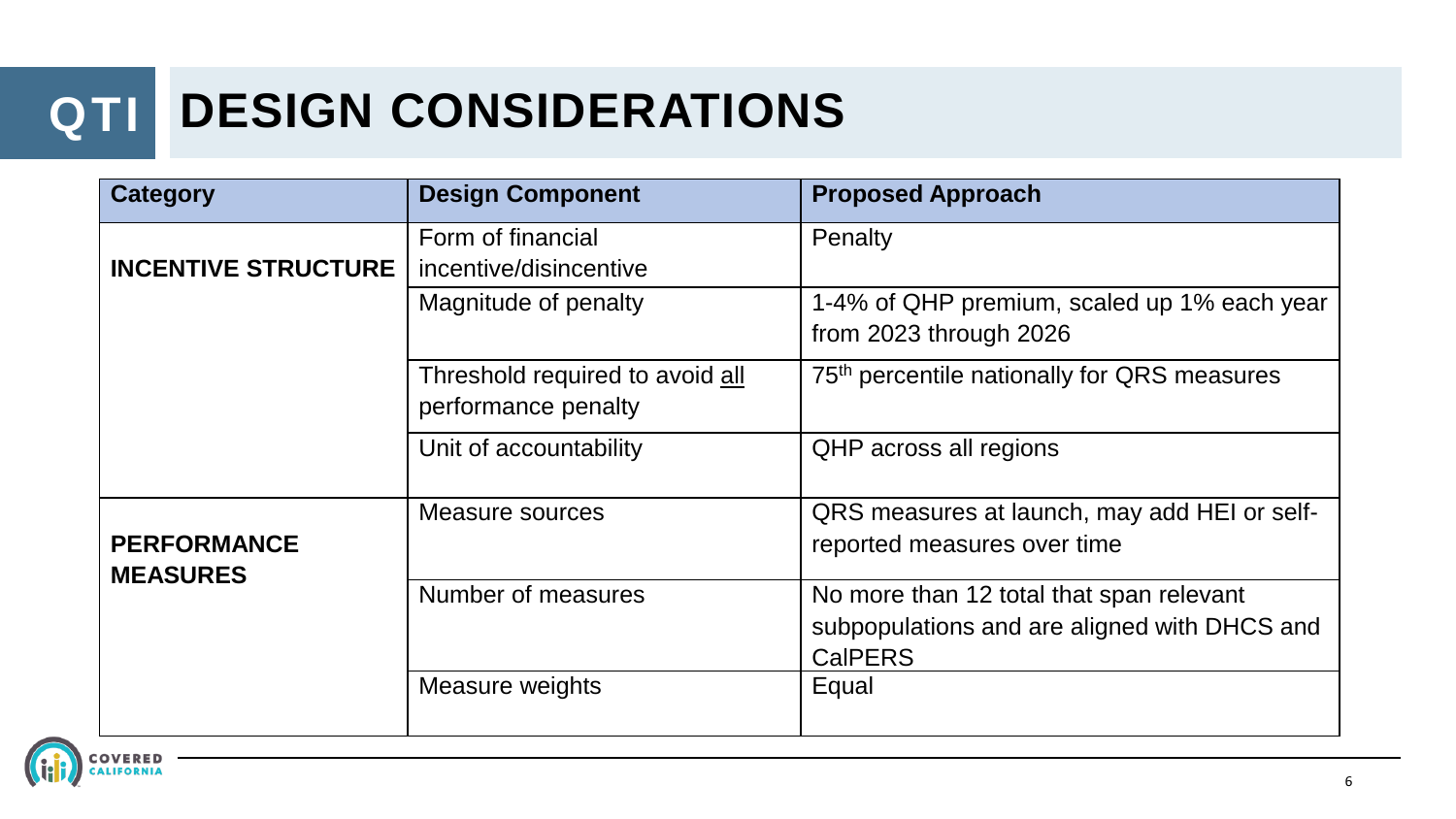## **QTI DESIGN CONSIDERATIONS**

| <b>Category</b>                         | <b>Design Component</b> | <b>Proposed Approach</b>                                                                                                                                                                                                                                                                                                                                                                                                                                                                                                                                                                                                                                                             |
|-----------------------------------------|-------------------------|--------------------------------------------------------------------------------------------------------------------------------------------------------------------------------------------------------------------------------------------------------------------------------------------------------------------------------------------------------------------------------------------------------------------------------------------------------------------------------------------------------------------------------------------------------------------------------------------------------------------------------------------------------------------------------------|
| <b>PERFORMANCE</b><br><b>EVALUATION</b> | Application of penalty  | Penalty is applied based on achievement only (not<br>$\bullet$<br>improvement)*<br>Penalty is assessed on annual quality performance<br>$\bullet$                                                                                                                                                                                                                                                                                                                                                                                                                                                                                                                                    |
|                                         | Achievement benchmarks  | <b>QRS Measures:</b><br>Full penalty at 25 <sup>th</sup> percentile<br>$\bullet$<br>Continuous graded penalty between 25 <sup>th</sup> -50 <sup>th</sup> and<br>$\bullet$<br>between 50 <sup>th</sup> - 75 <sup>th</sup><br>Penalty weighted such that 2/3 applied in 25 <sup>th</sup> -50 <sup>th</sup><br>$\bullet$<br>percentile range, 1/3 applied in the 50-75 <sup>th</sup> percentile<br>range<br>Avoid penalty at 75 <sup>th</sup> percentile<br>$\bullet$<br>Non QRS Measures:<br>Behavioral health measures: benchmarks to be<br>$\bullet$<br>established<br>Race/ethnicity disparities gap reductions: measure<br>$\bullet$<br>methodology and benchmarks to be developed |
|                                         |                         | *This may differ for disparities reduction targets.                                                                                                                                                                                                                                                                                                                                                                                                                                                                                                                                                                                                                                  |

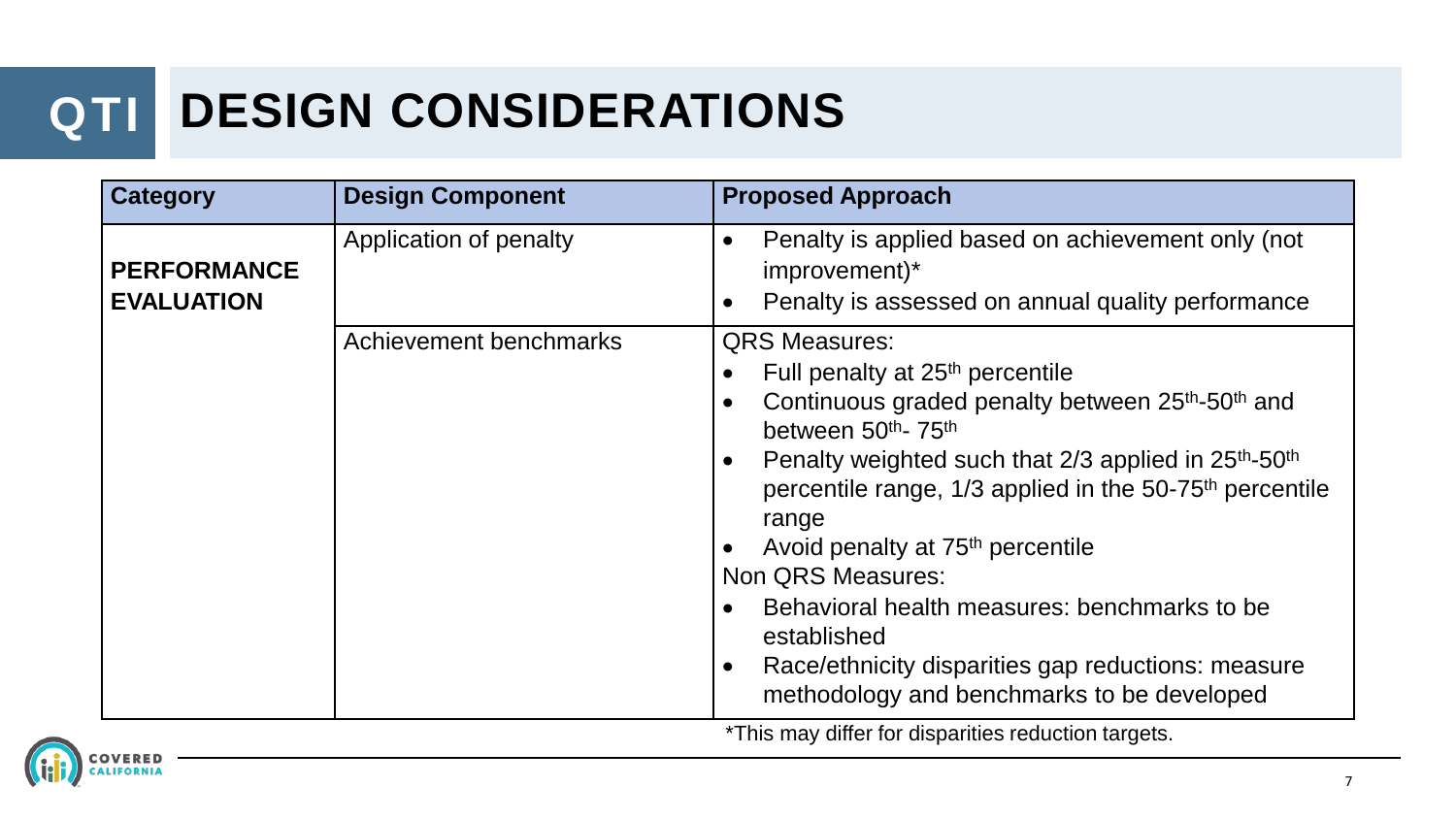#### **QTI DESIGN CONSIDERATIONS**

| <b>Category</b>      | <b>Design Component</b>                                 | <b>Proposed Approach</b>                                                                                                                                                                                                                                                                                                                     |  |  |
|----------------------|---------------------------------------------------------|----------------------------------------------------------------------------------------------------------------------------------------------------------------------------------------------------------------------------------------------------------------------------------------------------------------------------------------------|--|--|
| <b>SCORING RULES</b> | Individual measure scoring                              | Each measure is scored against reference norm<br>(percentile) and penalty shares are summed across<br>measures                                                                                                                                                                                                                               |  |  |
|                      | Measure weights                                         | Equal across reportable measures (e.g., 0.1 for each of<br>10 measures, or 0.2 for each of 5 measures)                                                                                                                                                                                                                                       |  |  |
|                      | Penalty scaling 25 <sup>th</sup> -75 <sup>th</sup> span | Compute penalty proportional to position in percentile<br>range e.g., if 25 <sup>th</sup> -50 <sup>th</sup> is 50%-60% span and QHP score<br>is 55%, then penalty will 66% of amount at risk (half of<br>$2/3$ penalty assigned for $25th$ -50 <sup>th</sup> , plus all of 1/3 penalty<br>component for 50 <sup>th</sup> -75 <sup>th</sup> ) |  |  |
|                      | Penalty maximum                                         | Maximum penalty is applied for scores below 25 <sup>th</sup><br>percentile                                                                                                                                                                                                                                                                   |  |  |
|                      | <b>Missing measures</b>                                 | Reapportion measure weights to reportable measures (if<br>there are 10 measures but a QHP only has 8 reportable<br>measures, each is worth .125 of full penalty)                                                                                                                                                                             |  |  |
|                      | Rounding                                                | Round all percentile and measure scores to whole<br>numbers (e.g., 66%)                                                                                                                                                                                                                                                                      |  |  |

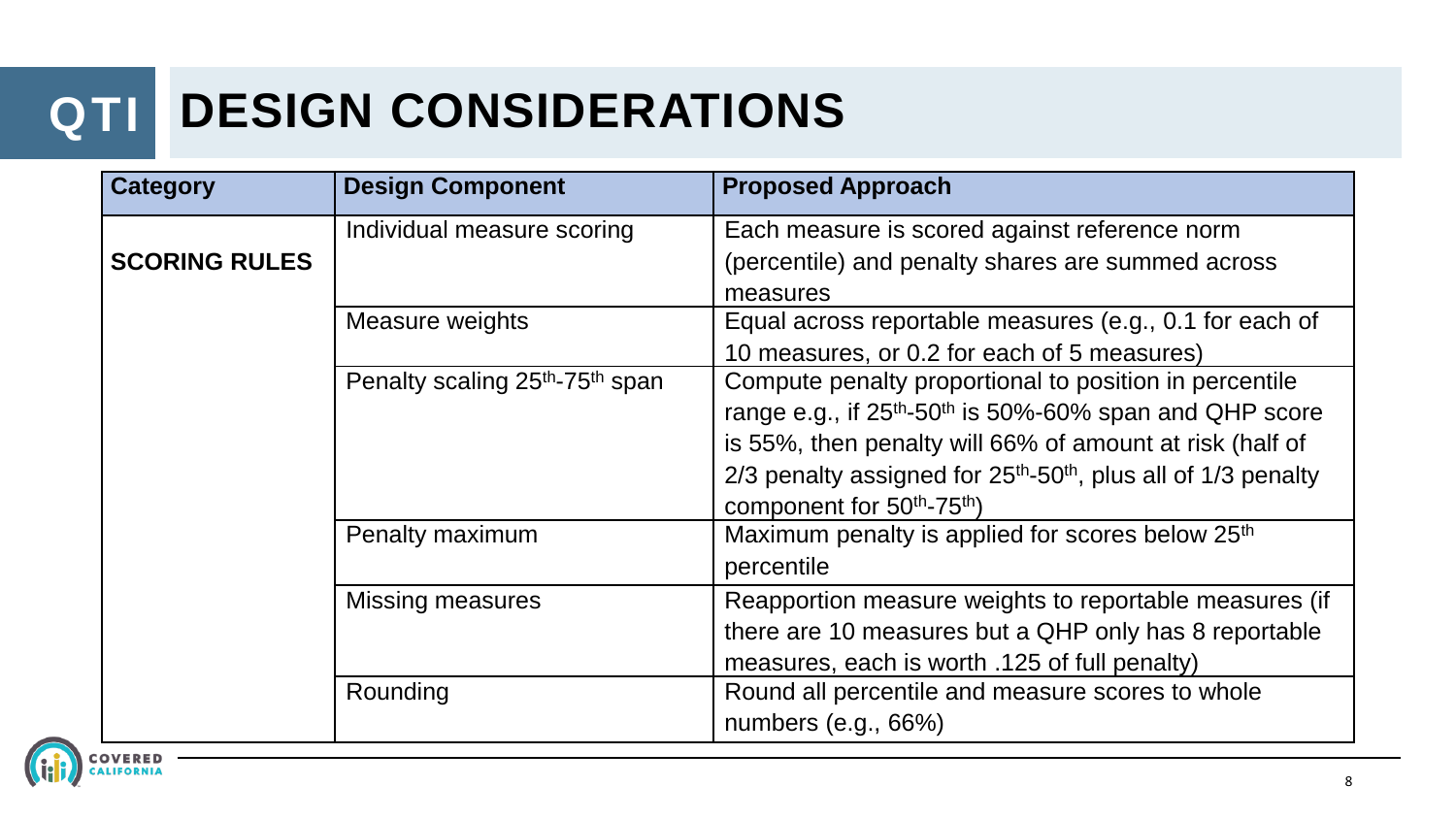#### **QTI MEASURE SET CRITERIA**

- **Epidemiologically relevant**: target conditions that are key drivers of morbidity and mortality for Californians, with significant racial/ethnic disparities in outcomes
- **Outcomes focused**: select measures with clear linkage to clinical outcomes
- **Established**: minimize administrative burden by relying on nationally endorsed metrics that, as much as possible, are shared across multiple measure sets
- **Actionable**: choose measures where improvement is clearly amenable to health care intervention
- **Parsimonious**: focus on a select subset of measures to achieve impact
- **Aligned**: strive to align measure sets and measure specifications to allow maximal synergy across health plans and providers

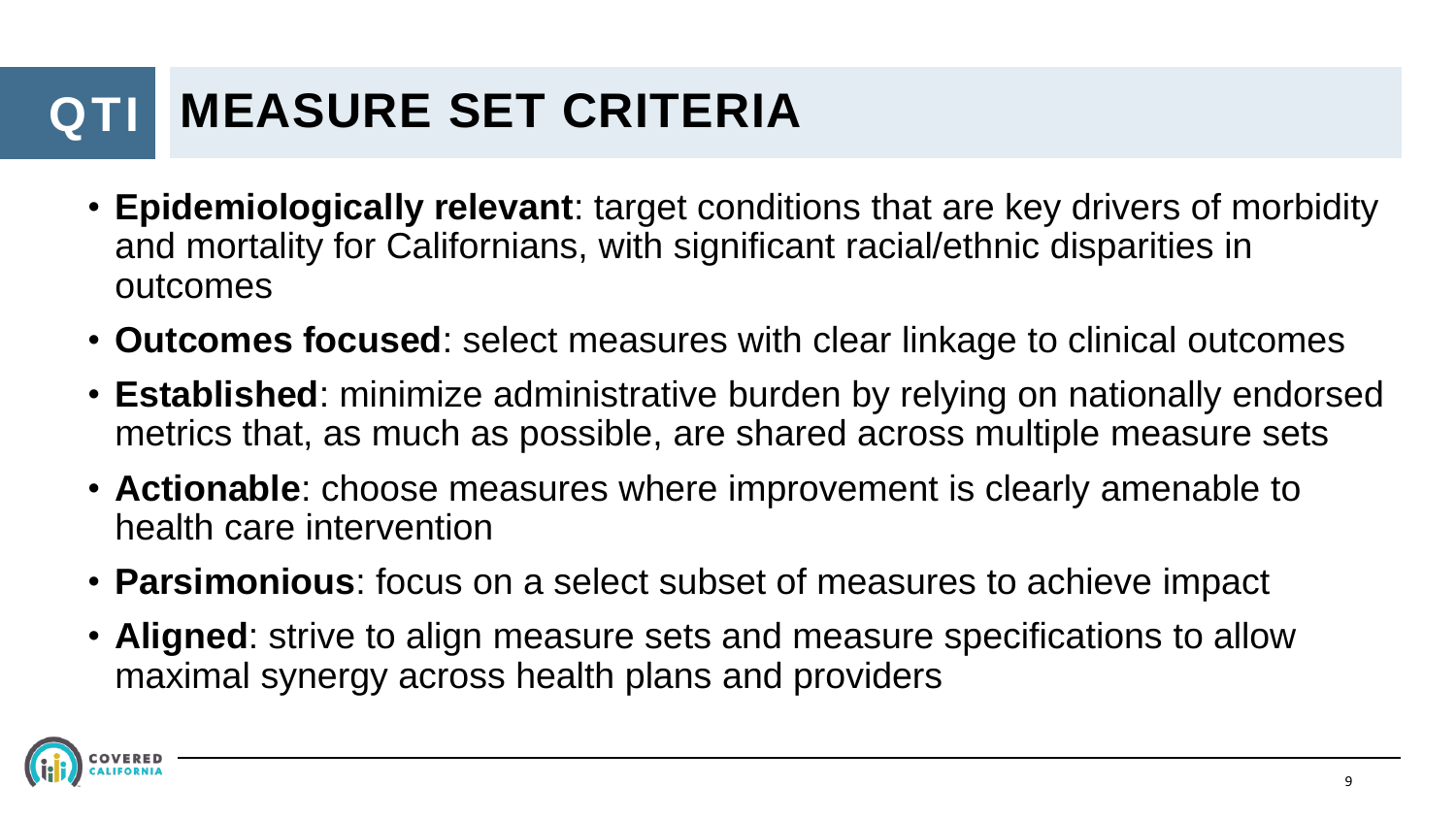# **QTI CANDIDATE MEASURES (1 OF 3)**

| <b>Candidate QTI</b><br><b>Measures</b>                       | <b>Medi-Cal Managed Care</b><br><b>Accountability Set</b> | <b>CalPERS</b> | <b>NCQA R/E</b><br><b>Stratification</b> | <b>Advanced Primary</b><br>Care measure set |  |
|---------------------------------------------------------------|-----------------------------------------------------------|----------------|------------------------------------------|---------------------------------------------|--|
| <b>Cervical Cancer</b><br>Screening (NQF #0032)               | X (MPL)                                                   | $\sf X$        | $\sf X$                                  |                                             |  |
| <b>Colorectal Cancer</b><br>Screening (NQF #0034)             |                                                           | $\sf X$        |                                          | X                                           |  |
| Diabetes HbA1c<8%<br>(NQF #0575)                              | Diabetes HbA1c>9%<br>(MPL)                                | $\sf X$        | $\sf X$                                  | Diabetes HbA1c>9%                           |  |
| <b>Controlling High Blood</b><br>Pressure (NQF #0018)         | X (MPL)                                                   | X              | X                                        | $\sf X$                                     |  |
| Immunizations for<br><b>Adolescent Combo 2</b><br>(NQF #1407) | $X$ (MPL)                                                 | X              |                                          | X                                           |  |
| <b>Child Immunization</b><br>Combo 3 (NQF #0038)              | Combo 10 (MPL)                                            | X              |                                          | Combo 10                                    |  |
| MPL - Minimum Performance Level                               |                                                           |                |                                          |                                             |  |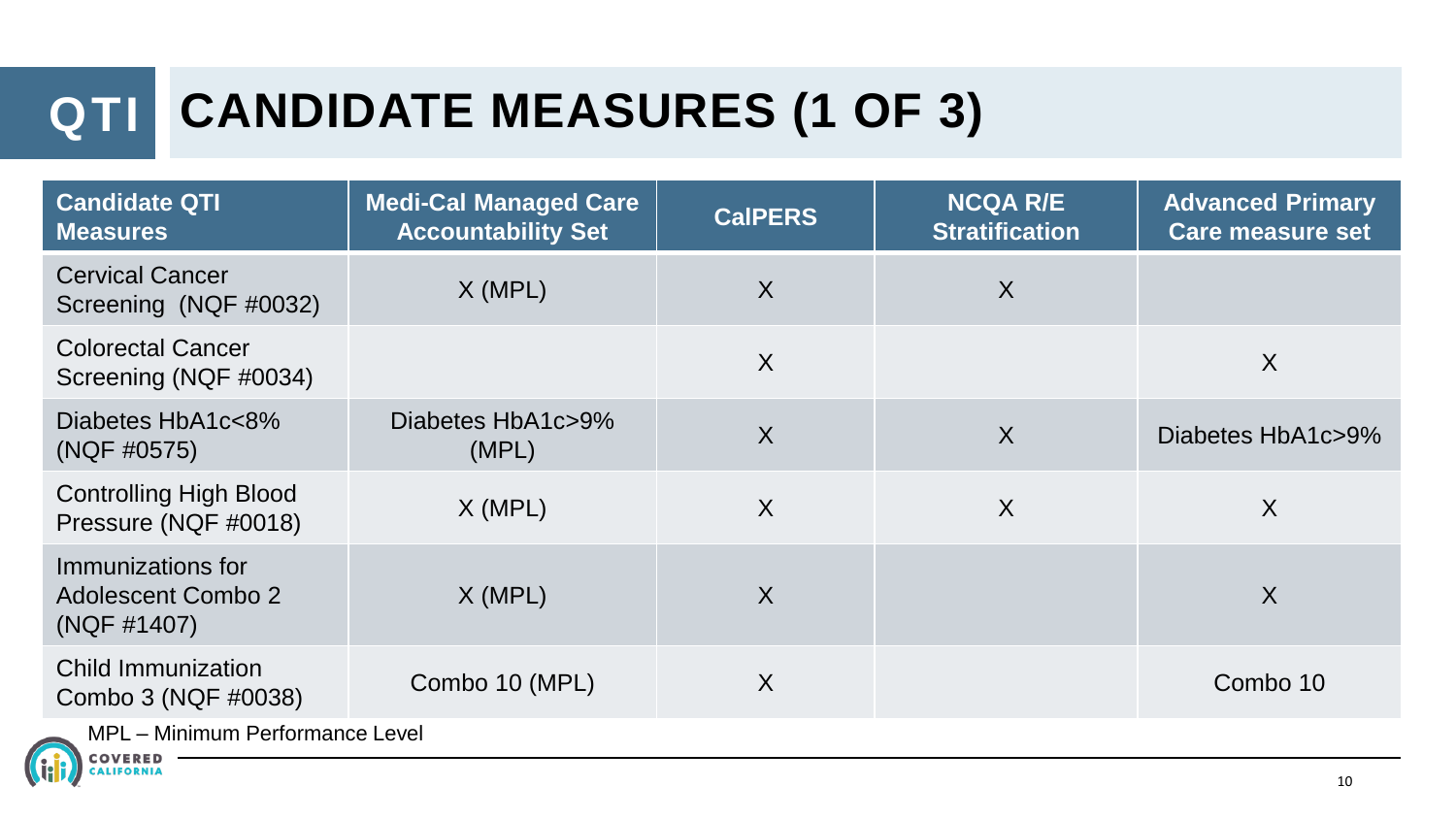# **QTI CANDIDATE MEASURES (2 OF 3)**

| <b>Candidate QTI Measures</b>                                  | <b>Medi-Cal Managed</b><br><b>Care Accountability Set</b> | <b>CalPERS</b>          | <b>NCQA R/E</b><br><b>Stratification</b> | <b>Advanced Primary</b><br><b>Care measure set</b> |
|----------------------------------------------------------------|-----------------------------------------------------------|-------------------------|------------------------------------------|----------------------------------------------------|
| <b>Breast Cancer Screening</b><br>(NQF #2372)                  | $X$ (MPL)                                                 | X                       |                                          |                                                    |
| Chlamydia Screening (NQF<br>#0033)                             | $X$ (MPL)                                                 | X                       |                                          |                                                    |
| <b>Asthma Medication Ratio</b><br>(NQF #1800)                  | $\sf X$                                                   | $\overline{\mathsf{X}}$ |                                          | X                                                  |
| Depression Screening &<br>Follow-up (NQF #0418)*               | X                                                         |                         |                                          | X                                                  |
| Follow-up Post Mental Health<br>Hospitalization (NQF #0576)    |                                                           | $\overline{X}$          |                                          |                                                    |
| <b>Pharmacotherapy for Opioid</b><br>Use Disorder (NQF #3400)* |                                                           |                         |                                          |                                                    |
| *Non-QRS measure<br>MPL - Minimum Performance Level            |                                                           |                         |                                          |                                                    |

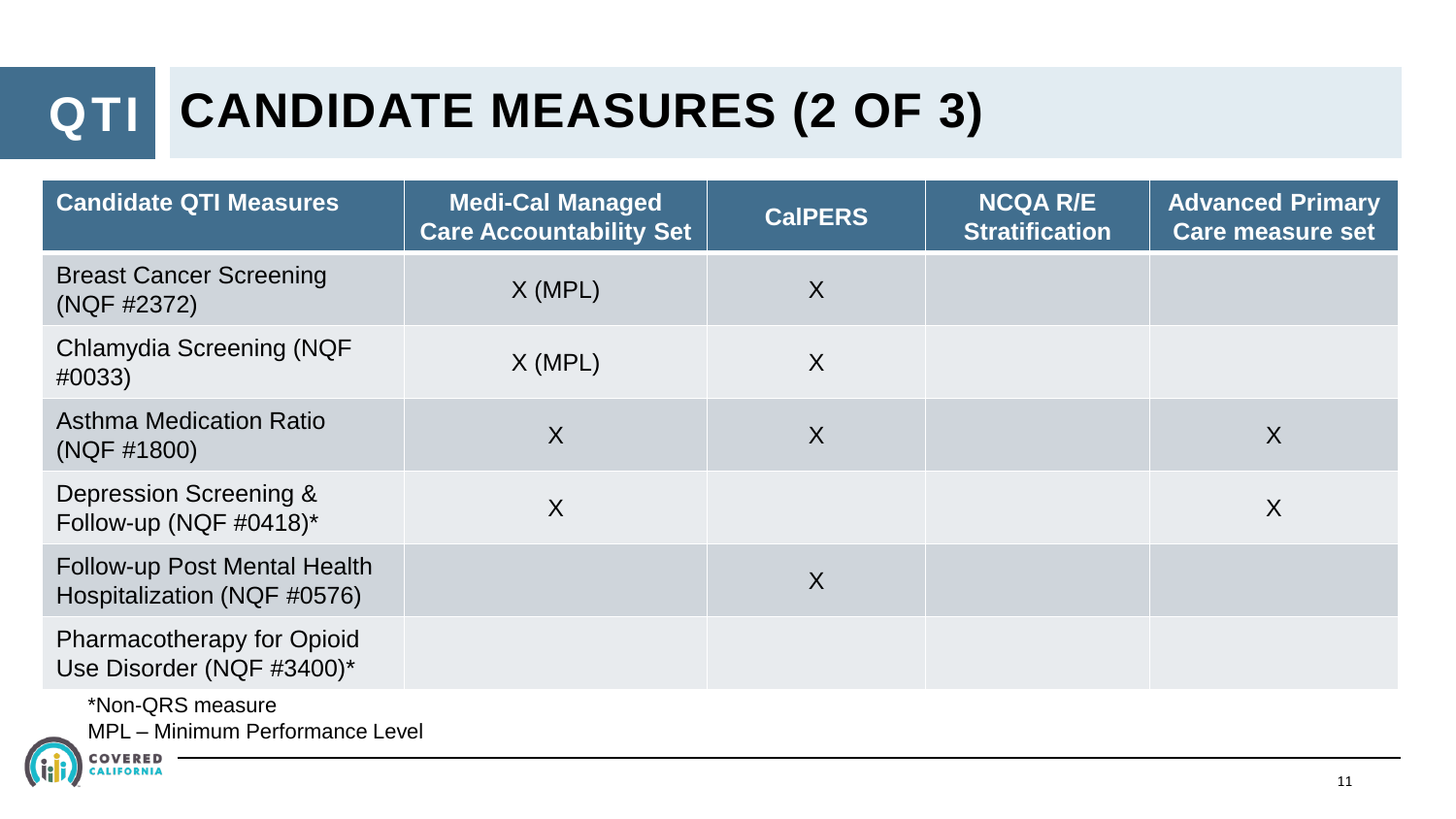# **QTI CANDIDATE MEASURES (3 OF 3)**

| <b>Candidate QTI Measures</b>                                                   | <b>Medi-Cal Managed Care</b><br><b>Accountability Set</b> | <b>CalPERS</b> | <b>NCQA R/E</b><br><b>Stratification</b> | <b>Advanced Primary</b><br><b>Care measure set</b> |
|---------------------------------------------------------------------------------|-----------------------------------------------------------|----------------|------------------------------------------|----------------------------------------------------|
| <b>All-cause Readmission (NQF</b><br>#1768)                                     | X                                                         | X              |                                          |                                                    |
| <b>Coordination Composite (NQF</b><br>#0006)                                    |                                                           |                |                                          |                                                    |
| <b>Access Composite (NQF</b><br>#0006)                                          |                                                           |                |                                          |                                                    |
| Weight Assessment and<br>Counseling for Children and<br>Adolescents (NQF #0024) | $X$ (MPL)                                                 | X              |                                          |                                                    |

MPL – Minimum Performance Level